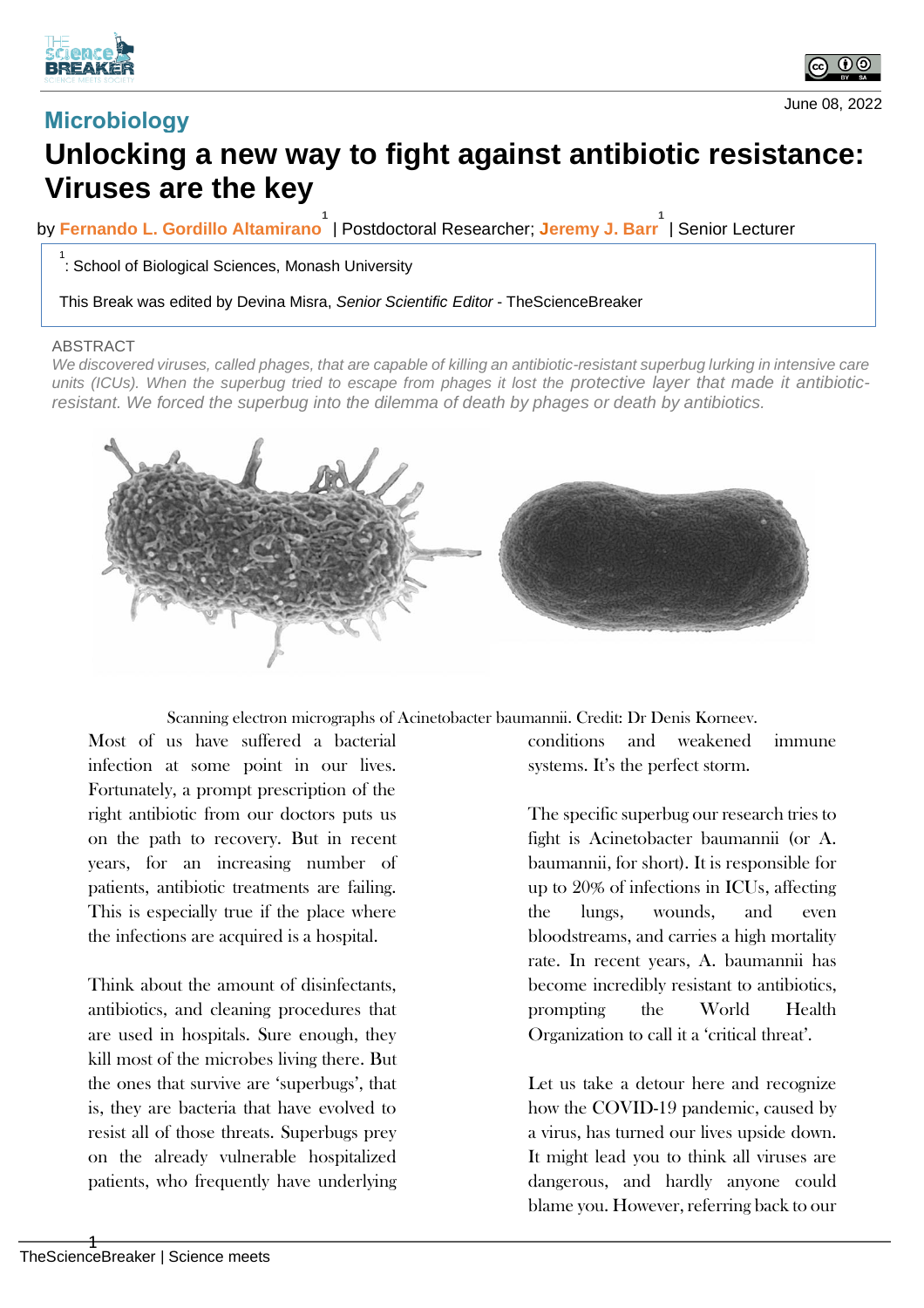

novel research, you might be surprised to know that we work with viruses that can be our allies.

Bacteriophages (or phages) are viruses that—instead of infecting and killing human cells—only infect and kill bacteria. Phages are everywhere, from the soil outside our houses, to oceans, to even our guts and skin. They are quite picky: a certain phage will only kill a specific type of bacteria. This is because the proteins on the tail end of a phage need to match and attach to receptors on the surface of the bacterial cell in a lock-and-key fashion to initiate infection. Our project began hunting for phages that had the key to kill A. baumannii.

We found the phages we were looking for in raw sewage (untreated waste water) which is incredibly rich in all sorts of microbes. We cleaned and characterized them. When we added them to cultures of A. baumannii, we were pleased to see they annihilated the bacterial population, or so we thought.

Through the process of evolution, many bacteria can outsmart life threatening agents, including antibiotics and phages. In our experiments, after merely 8 hours we observed the emergence of a bacterial population capable of resisting the phages' attack. They were phage-resistant mutants.

Our research took a turn, and we sought to discover the method through which A. baumannii had become phage-resistant. To do this, we first compared the genetic makeups of the original bacteria and the phage-resistant mutants to find the differences between them. We found that the phage-resistant mutants had errors in the genes that would normally contain the

instructions to produce a bacterial structure called 'capsule'.

The bacterial capsule is an outer layer made up of sugars. It covers and protects bacteria; because it is sticky, it helps bacteria attach to medical devices and human tissues; and because it is thick and viscous, it stops the entry of antibiotics.

Our genetic analysis suggested that the phage-resistant population lacked these capsules, however, we looked for further confirmation. We used high power microscopy to explore the surface of the bacteria. The picture atop this article shows our results. To the left, the original A. baumannii has its beautiful sticky capsule intact; to the right, the surface of phage-resistant A. baumannii looks flat and dull. The capsule is gone.

Next, we questioned why the lack of capsule was protecting A. baumannii from our phages. Utilizing an 'adsorption assay', where we test if phages can bind to bacteria, we discovered that our phages could not perform the lock-and-key recognition of capsule-deficient bacteria. Our phages had the key, but the lock was nowhere to be found.

However, because we knew that capsules prevent the entry of antibiotics, we tested if A. baumannii had lost some of its resistance to antibiotics. Out of nine tested antibiotics, we observed this 'resensitization' effect with seven of them. In trying to escape from phages, A. baumannii had let its guard down against antibiotics.

Our results show that we can take advantage of bacterial evolution and use phages and antibiotics in combination to